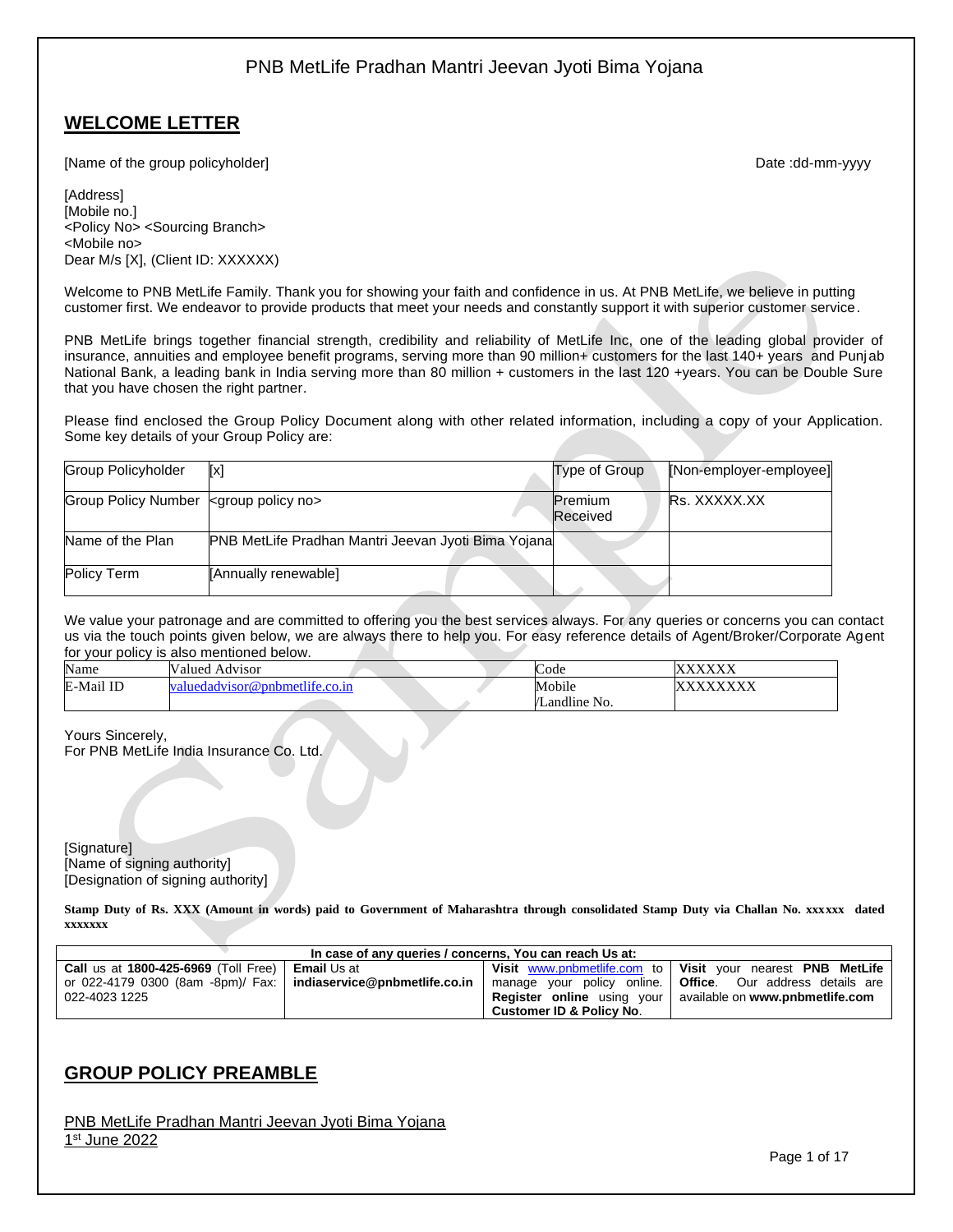### **PNB MetLife Pradhan Mantri Jeevan Jyoti Bima Yojana**

This is a contract of insurance between You and PNB MetLife India Insurance Company Limited. This contract of insurance has been effected on receipt of the premium deposit and is based on the details in the Application received together with the other information, documentation and declarations received from You for effecting a life insurance contract on the lives of the persons named in the Group Policy Schedule below.

We agree to pay the benefits under this Group Policy on the occurrence of the insured event described in Part C of this Group Policy, subject to the terms and conditions of the Group Policy.

On examination of the Group Policy, if You notice any mistake or error, please return the Policy document to Us in order that We may rectify the mistake/error.

Signed by and on behalf of PNB MetLife India Insurance Company Limited

[Signature] [Name of signing authority] [Designation of signing authority]

## **GROUP POLICY SCHEDULE**

| Name of the Plan          | PNB MetLife Pradhan Mantri Jeevan Jyoti Bima Yojana |
|---------------------------|-----------------------------------------------------|
| <b>Nature of the Plan</b> | Non-linked, non-participating group insurance plan  |
| <b>UIN</b>                | 117G094V01                                          |
|                           |                                                     |

| Policy<br>Groun | Date of      | ------- |  |
|-----------------|--------------|---------|--|
| number          | <b>CCIIO</b> |         |  |
|                 |              |         |  |

#### **1. Details of the Group Policyholder**

Name of the Group Policyholder:

#### **2. Group Policy Details**

| Date of Inception of the Group Policy | $1st$ June, < <yyyy>&gt;</yyyy>                         |
|---------------------------------------|---------------------------------------------------------|
| Annual Renewal Date                   |                                                         |
| Term of Cover                         | One year from the Date of Inception of the Group Policy |
| Policy currency                       | <b>INR</b>                                              |
| Initial Premiums<br>Received          | Rs.                                                     |
| Coverage Amount per Member            | Rs.                                                     |
| <b>Initial Total Coverage Amount</b>  | Rs.                                                     |
| <b>Premium Due Dates</b>              |                                                         |
| Risk Ceasing Age                      |                                                         |
| <b>Eligibility Criteria</b>           |                                                         |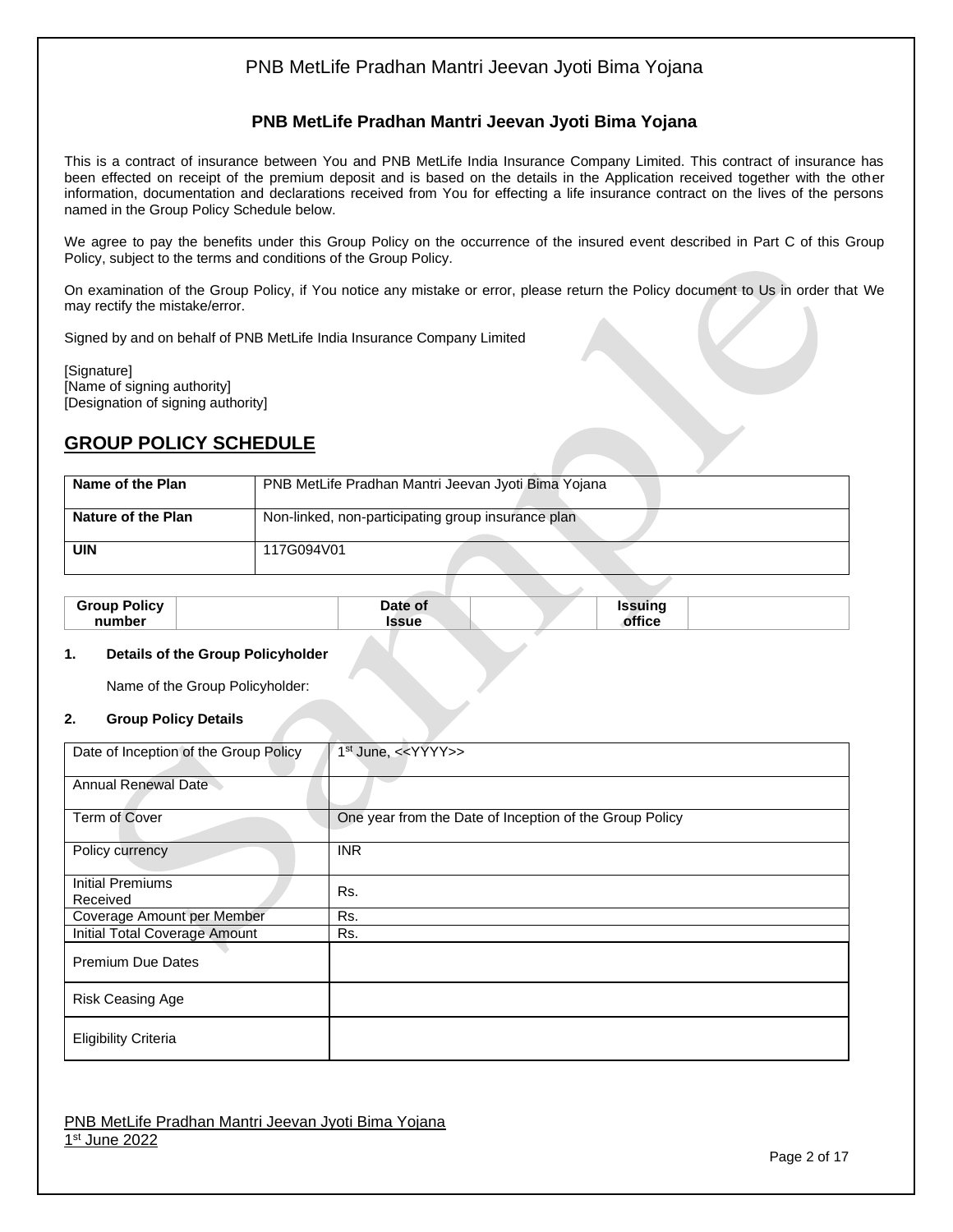| Key Features | Voluntary cover to all new & existing bank/ Post Office account holders of the<br>group master policy holder<br>• Uniform sum assured i.e. Rs. 200,000 irrespective of multiple accounts held<br>with the bank/ Post Office<br>• All types of death covered (including suicide) |
|--------------|---------------------------------------------------------------------------------------------------------------------------------------------------------------------------------------------------------------------------------------------------------------------------------|
|              | • Premiums quaranteed for one year period                                                                                                                                                                                                                                       |

### **3. Sum Assured**

| Details                | Base Plan  | Riders |
|------------------------|------------|--------|
| Per member sum assured | Rs.200,000 | ΝA     |

#### **4. Details of Agent/Corporate Agency/Intermediary**

| Name           |  |
|----------------|--|
| License number |  |
| Phone number   |  |
| Address        |  |
| Email address  |  |

#### **5. Premium Details**

| <b>Premium payment type</b> | [Regular Premium] |
|-----------------------------|-------------------|
| Premium amount              | Rs. <             |
| Total premium amount        | Rs. <             |

**\*** Includes service tax/cess at prevailing rates. Premium rates are subject to change in case of any variance in the present rates or in the event of any new or additional tax/levy being made applicable/ imposed on the premium(s) by Government of India and the same would be borne by the group policyholder.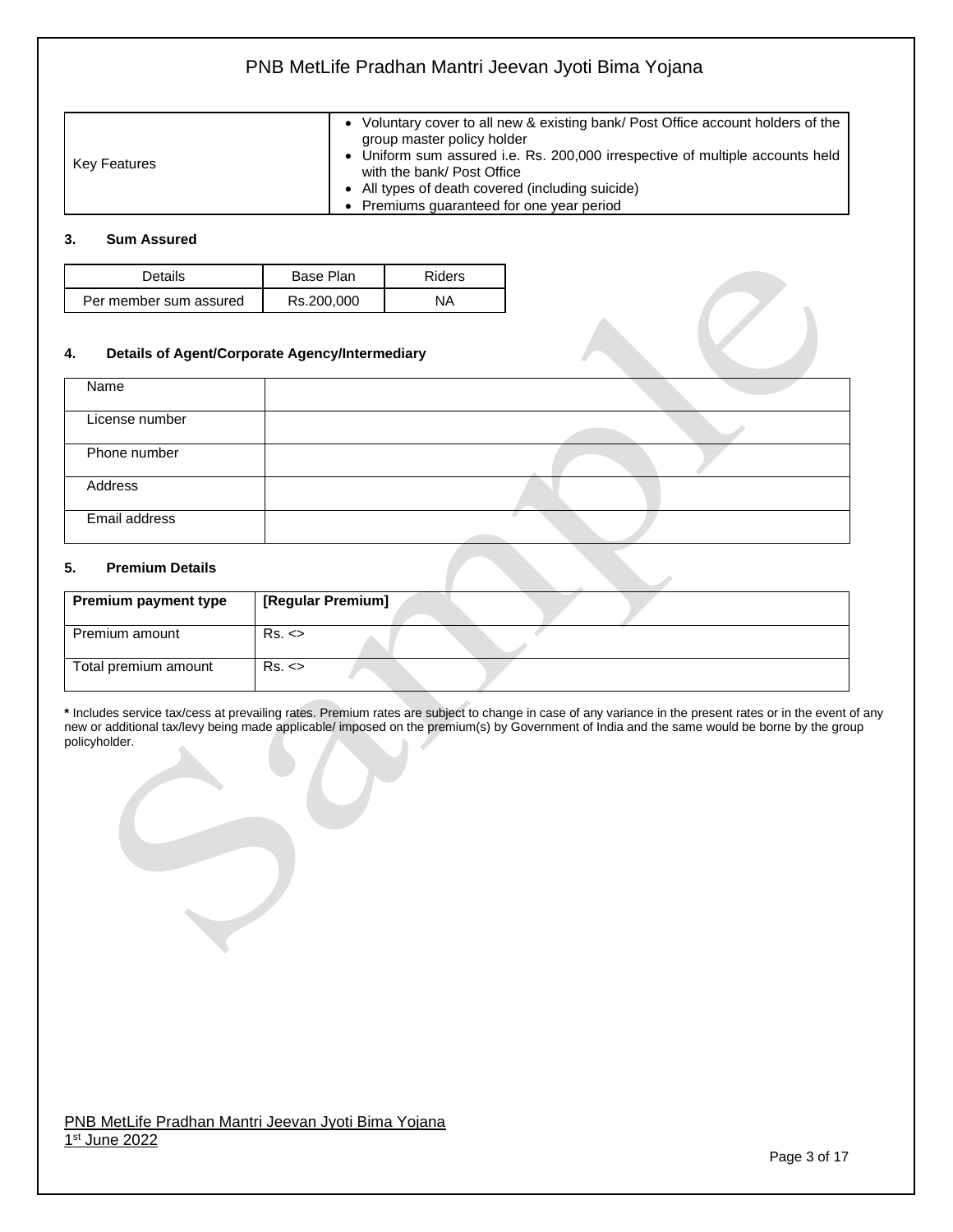## **PART B DEFINITIONS APPLICABLE TO YOUR POLICY**

The words or terms below that appear in this group policy will have the specific meaning given to them below. These defined words or terms will, where appropriate to the context, be read so that the singular includes the plural, and the masculine includes the feminine.

- **1. Accident** means a sudden, unforeseen and involuntary event caused by external, visible and violent means.
- **2. Annual Renewal Date** means the date on which the Group Policy is due for renewal as stated in the Group Policy Schedule.
- **3. Authority** means the Insurance Regulatory and Development Authority of India
- **4. Certificate of Insurance** shall mean the document issued by the Company for the Insured member which shall specify the details of coverage for the Insured member.
- **5. Date of Inception of the Group policy** shall mean the date from which the coverage under this Group Master Policy becomes effective for the first time when the group master policy is issued.
- **6. Effective Date of Coverage** is same as the date on which an Eligible Member is added to the Group Policy as an Insured Member.
- **7. Eligible Member** means a person who meets and continues to meet all the eligibility criteria specified in the Group Policy Schedule.
- **8. Group Policy** shall mean this this contract of insurance, as evidenced by the Policy Document
- **9. Group Policy Schedule** means the policy schedule set out above that We have issued, along with any annexures, tables and/or endorsements, attached to it from time to time.
- **10. Insured Member** means an Eligible Member who is named as a person insured in the Group Policy Schedule.
- **11. Nominee** means the person named in the Certificate of Insurance to receive the benefits under the Group Policy in respect of the Insured Member.
- **12. Policy Document** means this Group Policy, any endorsements in this document issued by Us, the Schedule, the Application and the Annexure.
- **13. Premium** means the payment of one of the regular periodic payments that You pay or agree to pay to Us for effecting or continuing the coverage under this Group Policy as stated in the Group Policy Schedule.
- **14. Premium Due Date** means the date on which the Premium becomes payable as stated in the Group Policy Schedule.
- **15. Rider** means the rider terms and conditions that are attached to and form a part of the Group Policy. The Group Policy Schedule will specify if any Riders are available and in force under the Group Policy.
- **16. Sum Assured** means the amount that We promise to pay upon the death of an Insured Member covered under this Group Policy. Kindly refer to group policy schedule (section 3) for further details.
- **17. We**, **Us, Company** or **Our** means PNB MetLife India Insurance Company Limited.

**18. You** or **Your** means the Group Policyholder named in the Group Policy Schedule.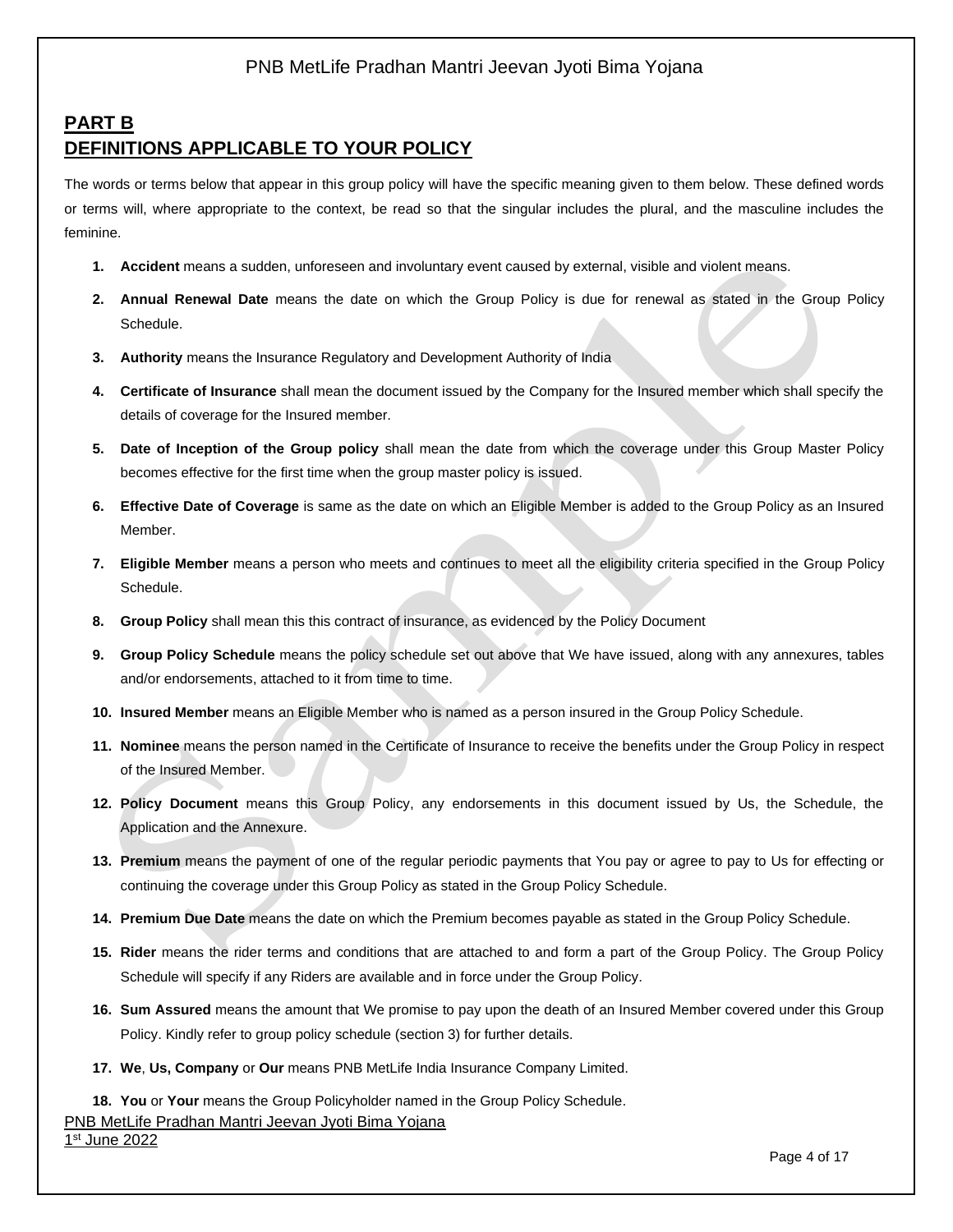# **PART C**

# **POLICY FEATURES, BENEFITS & PREMIUM PAYMENT CONDITIONS**

### **1. Policy Features**

PNB MetLife Pradhan Mantri Jeevan Jyoti Bima Yojana is a non-linked, non-participating group term insurance product. This Group Policy offers the benefits listed below and is renewable annually. The benefits will be payable subject to the terms and conditions of this Group Policy, including the Premium Payment Conditions set out below.

#### **2. Policy Benefits**

### 2.1. **Death Benefit for Insured Members**

On the occurrence of the death of an Insured Member when the Group Policy is in force the Sum Assured would be payable as death benefit by Us.

A Death benefit of Rs. 200,000 shall be payable to the nominee /beneficiary or legal heir on the death of the Insured member during the policy term and subject to the following:

i. Death Benefits payable under Pradhan Mantri Jeevan Jyoti Bima Yojana (PMJJBY) across all bank/ Post Office accounts and insurance companies for any insured member shall not exceed Rs. 200,000.

ii. In case a member is covered with multiple insurers through a single or multiple bank/ Post Office accounts and premium is received in respect of all covers, the insurance cover will be restricted to Rs. 200,000 (Rupees two lakhs) by admitting the claim on the first application based on the date of enrolment. In case, a death claim has already been settled by any other insurer in respect of any insured member, PNB MetLife shall not have any liability to admit any claim on the member and shall forfeit the premium(s) received in respect of the said deceased member.

iii. In case of death of the insured member during the grace period, the death benefit would be payable to the nominee /beneficiary or legal heir, as the case may be, subject to deduction of due premium along with applicable taxes.

### **3. Premium Payment Conditions**

#### 3.1. **Payment of Premium**

You shall pay the Premiums in full by the Premium Due Dateand in any event before the expiry of the grace period. If the Premium is not received in full at the expiry of the grace period the Group Policy shall lapse and insurance cover under this Group Policy for all Insured Members shall forthwith terminate. Upon the Insured Member's death during the grace period, the benefits under this Group Policy shall be payable in full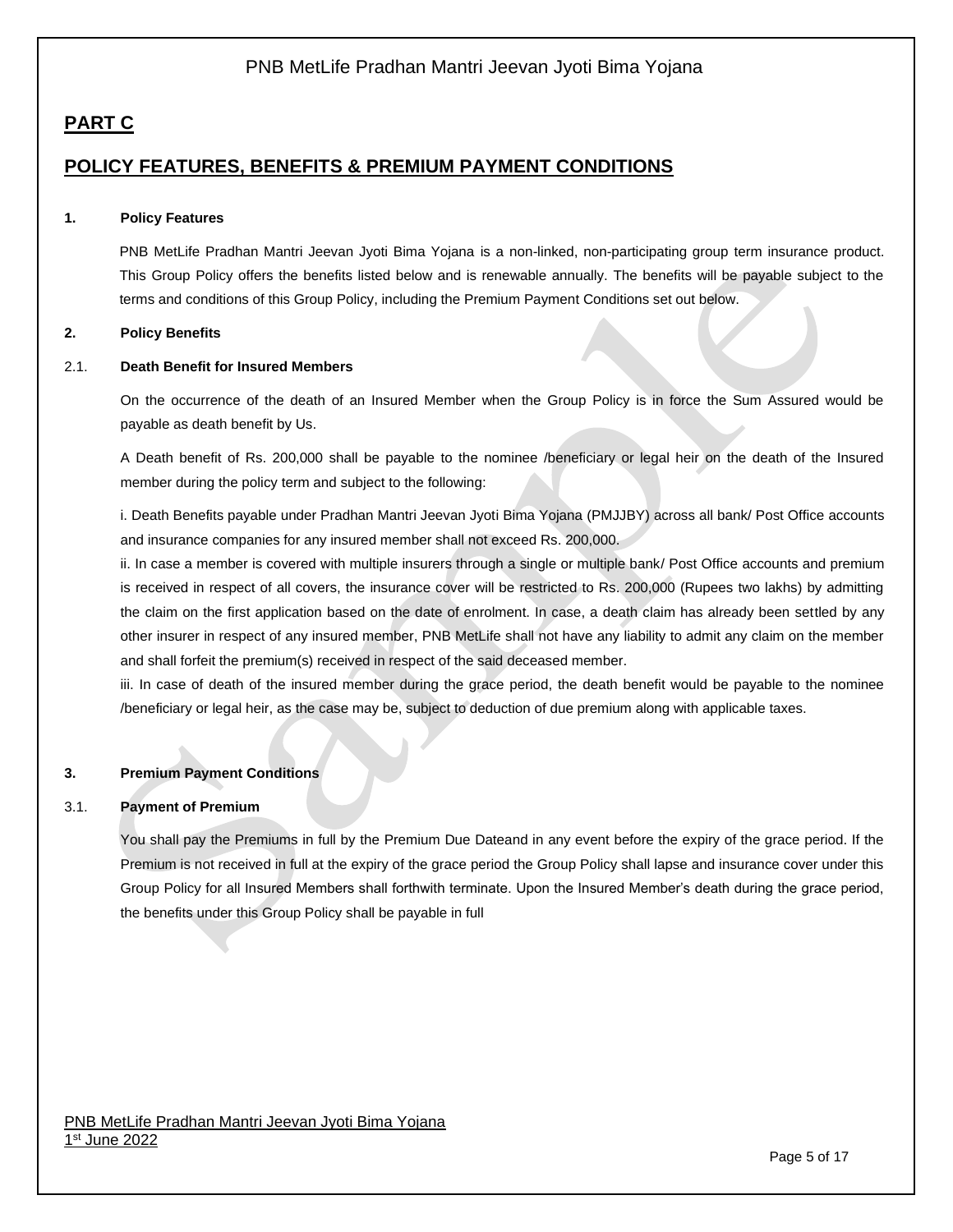# **PART D**

# **GROUP POLICY SERVICING CONDITIONS**

**You are requested to refer to the Policy Servicing Conditions described below before making a request for Policy servicing to Us.**

### **1. Waiting Period:**

- 1.1. The Company will not be liable to make benefit payment under the policy if the death occurs during a waiting period of 30 days for reasons other than accident.
- 1.2. Waiting period applies at individual member level from the member's date of joining. The waiting period applies only once upon 1st time enrolment in the scheme from any insurer and is not re-imposed again upon continuous renewal of cover. Individuals who exit the scheme, may re-join the scheme in future by paying the premium, provided they are eligible to join the scheme. The waiting period of 30 days shall apply to such subscribers during the year in which they re-join and shall not be re-imposed upon continuous renewal of cover thereafter.

#### **2. Group Policy Renewal**

This Group Policy shall be renewed on mutually agreed terms, on the Annual Renewal Date.

You shall provide all requisite information with respect to this insurance cover, as may be reasonably requested by Us from time to time, in order to facilitate the renewal pricing of the Group Policy

If You decide to renew the Group Policy with Us, You shall communicate the decision to Us in writing before the Annual Renewal Date and You shall make the payment towards applicable renewal Premium on the Annual Renewal Date.

### **3. New Members Addition**

After the Effective Date of the Group Policy or the Annual Renewal Date, an Eligible Member shall become an Insured Member only after due intimation to Us and submission of all information and details in the form and manner specified by Us provided coverage of such Insured Member shall commence in accordance with Part C. We shall require evidence of insurability for providing the group life cover to the Insured Members in accordance with Our Board approved underwriting policy.

### **4. Loan**

Loans are not available under this Group Policy.

### **5. Claims Procedure**

Written notification of a claim shall be given to Us along with following information and documentation within 90 days of the death of an Insured Member or as soon thereafter as is reasonably possible:

- (a) Claimant statement in format prescribed by Us, duly completed.
- (b) Certified copy of the official death certificate issued by a competent authority acceptable to Us.
- (c) Last attending physician's certificate, in the format provided by the Us, if the death of the Insured Member is due to a natural cause.
- (d) Police inquest report and post mortem report if the death of the Insured Member is due to an unnatural cause.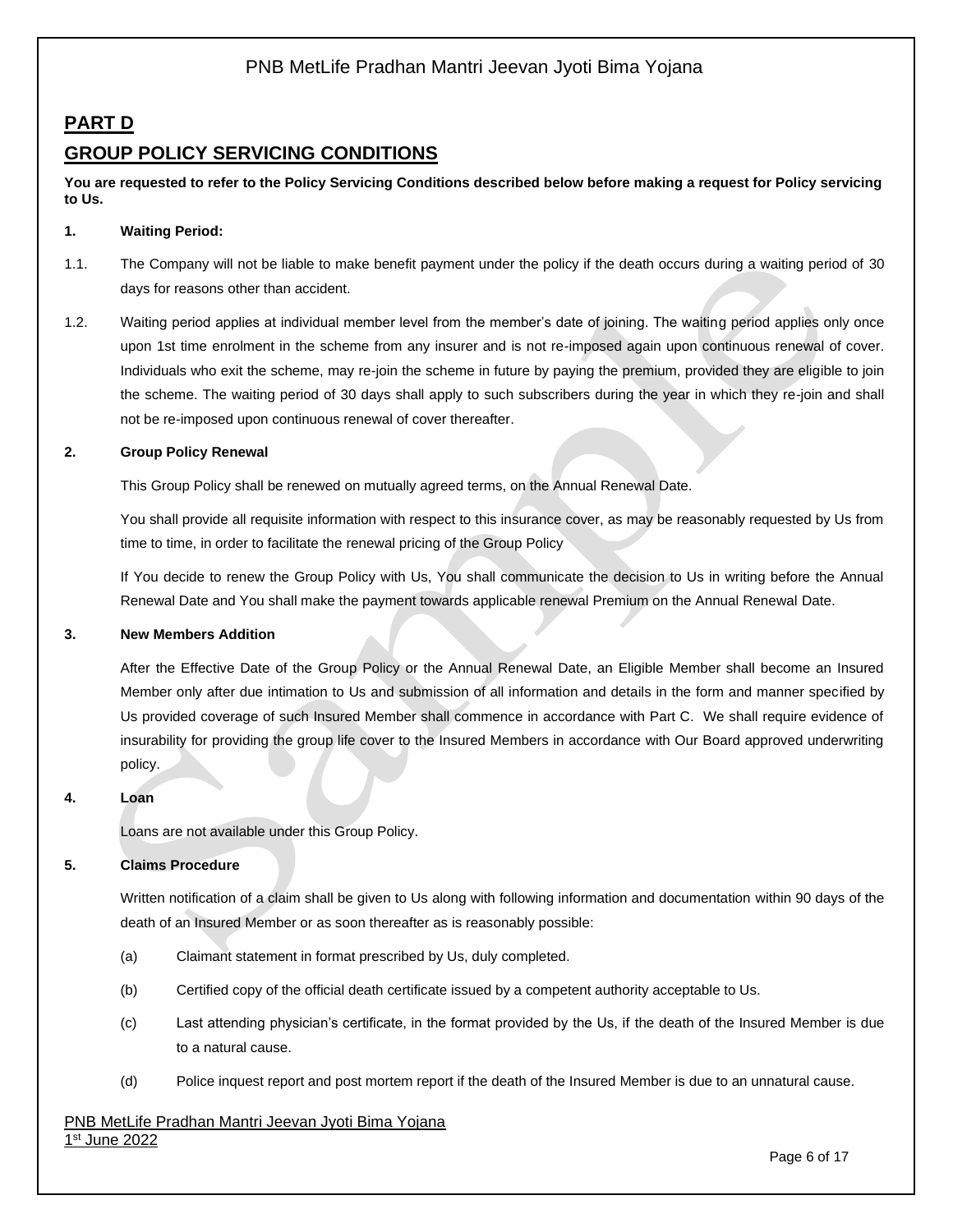- (e) Certification of the details of the Nominee (if any).
- (f) Any additional document(s) as required by Us.

In the event of delay in intimation of a claim to Us, due to reasons beyond Your/claimant's control, We may condone such delay on merits.

### **6. Provision of Information**

You shall furnish Us with all particulars relevant to the Group Policy and to the operation of this Group Policy and the particulars so furnished may be accepted by Us as conclusive. You shall also furnish the relevant particulars to Us upon an Insured Member or a Nominee becoming entitled to receive the benefits under the Group Policy, and We shall pay the appropriate benefits. Proof of existence and identity of the Insured Member or the Nominee, as the case may be shall be furnished to Us before the payment of benefit is made.

### **7. Termination of the Group Policy**

- 7.1. Coverage under this Group Policy for all Insured Members shall terminate on the occurrence of the earliest of the following:
	- (a) Expiration as a result of non-payment of Premium due within the grace period or renewal Premiums as set out in Part C.
	- (b) Termination of the Group Policy by the Group Policyholder.

You may terminate this Group Policy by giving Us at least 30 days written notice. If the Group Policy is terminated by You, 100% of the unexpired Premium shall be refunded without interest, provided however in the event of such termination, the Insured Member(s) shall have the option to continue the risk cover on an individual basis till the expiry of the coverage.

- 7.2. Coverage of an Insured Member shall terminate automatically on the occurrence of earliest of the following:
	- (a) The Insured Member's death;
	- (b) The date the Insured Member ceases to be an Eligible Member or voluntarily withdraws from the membership;
	- (c) The date the member attains age 55 years of age (age nearer birthday), on next annual renewable date.
	- (d) On non-payment of premium beyond the grace period
	- (e) Voluntary closure of the bank/ Post Office account by the member or closure of bank/ Post Office account
	- (f) The date on which the claim on the insured member is settled by another bank/Post Office/ life insurance company on account of multiple accounts maintained by the insured member and opted for insurance cover under PMJJBY scheme.
	- (g) If the insurance cover is ceased due to insufficient balance on due date or due to exit from the scheme, the same can be reinstated on receipt of appropriate premium, subject to the cover being treated as fresh and 30 days lien period.

Any termination of coverage of an Insured Member shall be without prejudice to any claim originating prior to the effective date of such termination. In case the Insured Member exits the Group Policy by way ceasing to be an Eligible Member or voluntarily withdraws from the membership, such withdrawal shall be effective from next annual renewal date. The auto debit mandate given to the bank/ Post Office must be revoked by the life insured directly with the bank/ Post Office.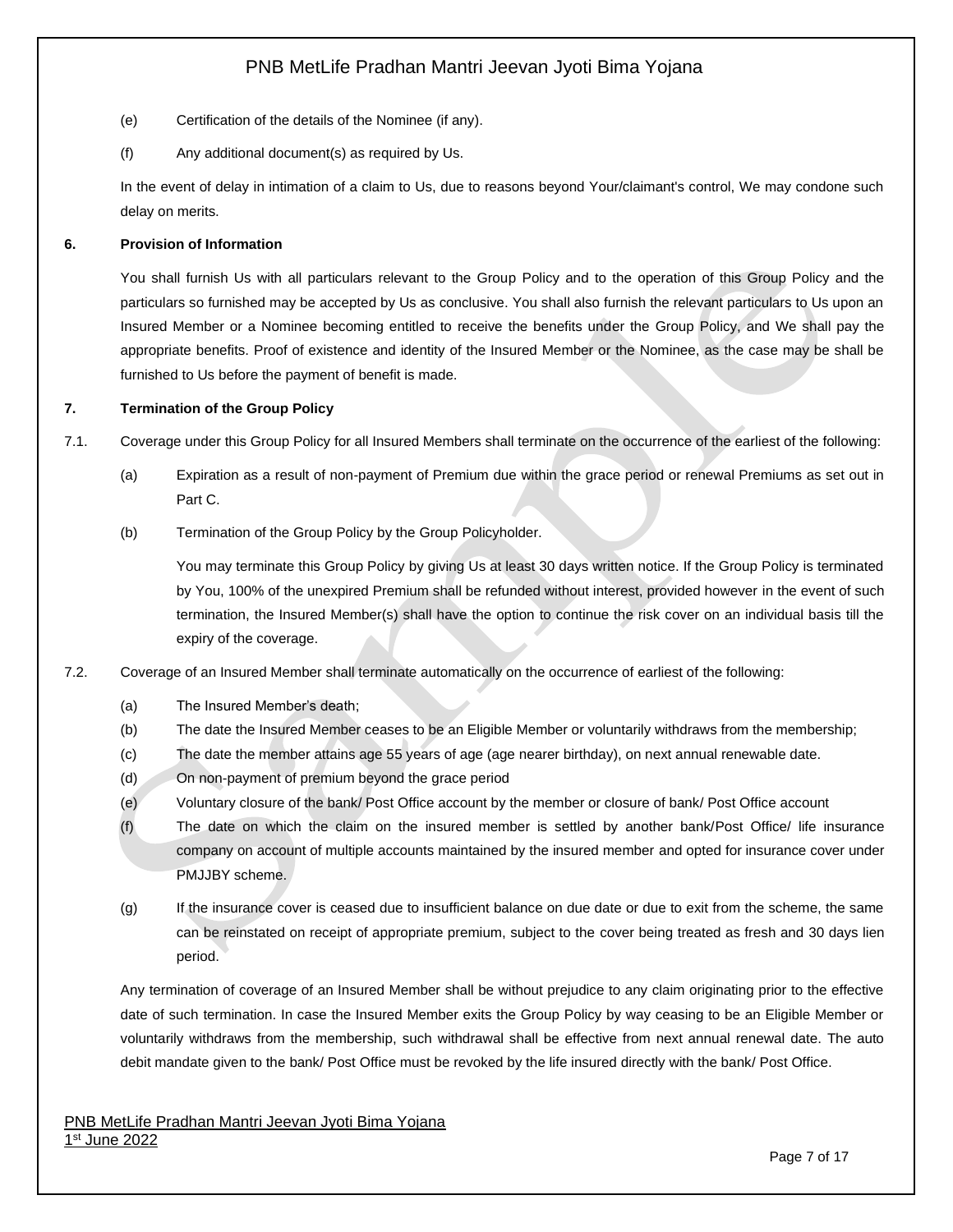# **PART E**

# **POLICY CHARGES**

There are no policy charges applicable under the Group Policy.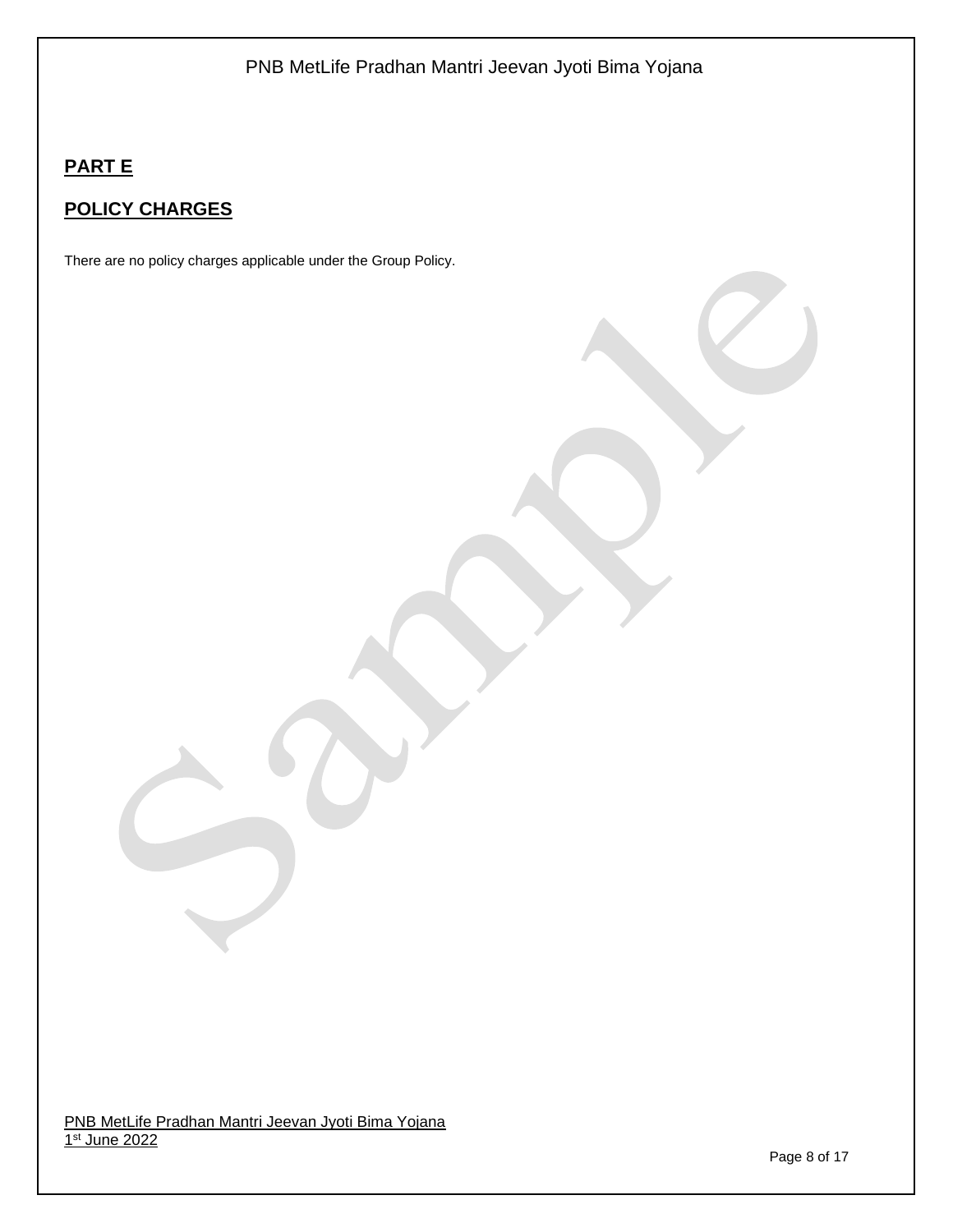### **PART F GENERAL TERMS & CONDITIONS**

#### **The following general terms and conditions are applicable to Your Group Policy.**

#### **1. Nomination as per Section 39 of the Insurance Act, 1938:**

The Insured Member may nominate Nominee(s) or change an existing Nominee before the completion of Policy Term in accordance with and subject to the provisions of Section 39 of the Insurance Act, 1938 as amended from time to time. A Leaflet containing the simplified version of the provisions of Section 39 is enclosed in Annexure for your reference

#### **2. Taxation**

Any tax benefits under the Group Policy shall be in accordance with the prevailing laws relating to taxation in India and any amendments thereto from time to time. We reserve the right to deduct charge or recover taxes or applicable duties in accordance with applicable law from any payments received or made under or in relation to the Group Policy. Tax benefits are subject to change.

#### **3. Governing laws and jurisdiction**

The terms and conditions of the Policy shall be governed by and be interpreted in accordance with Indian law and all disputes and differences arising under or in relation to the Policy shall be subject to the sole and exclusive jurisdiction of the jurisdictional courts in India.

1.

**4. Fraud , Misrepresentation and Forfeiture**: Fraud, Misrepresentation and Forfeiture would be dealt with in accordance with provisions of Section 45 of the Insurance Act 1938 as amended from time to time. A Leaflet containing the simplified version of the provisions of Section 45 is enclosed in Annexure for your reference

#### **5. Address for communication**

All notices and communications with respect to this Group Policy shall be sent to Us at following address:

### **PNB MetLife India Insurance Company Limited,**

**Registered office:** Unit No. 701, 702 & 703, 7th Floor, West Wing, Raheja Towers, 26/27 M G Road, Bangalore -560001, Karnataka.

**Call us** Toll-free at 1-800-425-6969,

**Website:** [www.pnbmetlife.com,](http://www.pnbmetlife.com/)

**Email**: indiaservice@pnbmetlife.co.in or

**Write to us:** 1st Floor, Techniplex -1*,* Techniplex Complex, Off Veer Savarkar Flyover, Goregaon (West), Mumbai – 400062. Phone: +91-22-41790000, Fax: +91-22-41790203

#### **6. Loss of the Group Policy document**

If the Group Policy is lost or destroyed, You may make a written request for a duplicate Group Policy which We will issue duly endorsed to show that it is in place of the original document, provided that We receive the fee prescribed by Us for issuing the duplicate policy document. Upon the issue of a duplicate policy document, the original shall cease to have any legal force or effect. You agree that You shall indemnify and hold Us free and harmless from and against any claims or demands that may arise under or in relation to the original Group Policy document.

PNB MetLife Pradhan Mantri Jeevan Jyoti Bima Yojana

1st June 2022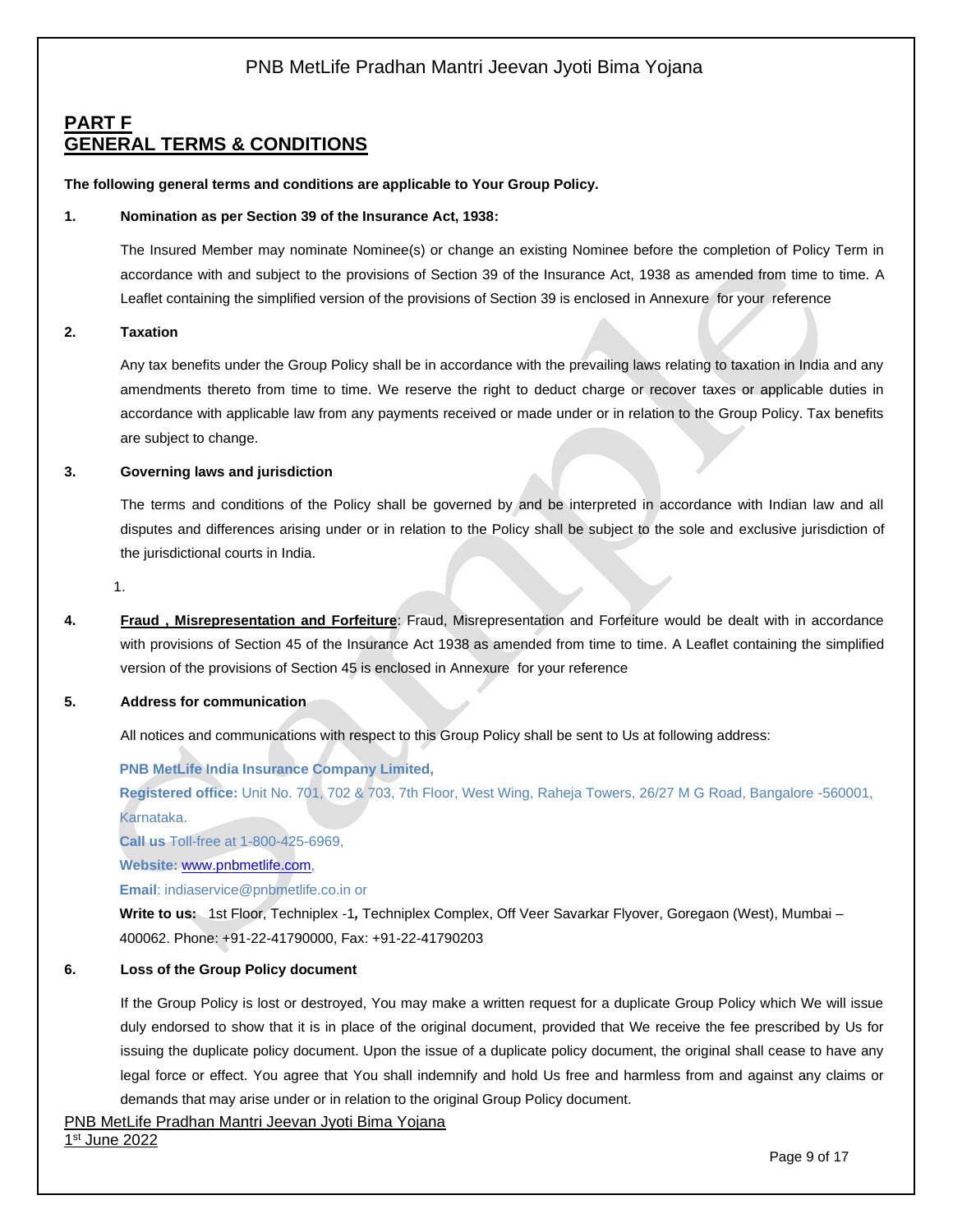# **PART G**

### **GRIEVANCE REDRESSAL MECHANISM & OMBUDSMAN DETAILS**

#### **Grievance Redressal Mechanism**

In case You have any query or complaint or grievance, You may approach Our office at the following address:

#### Level 1

For any complaint/grievance, approach any of Our following touch points:

- Call 1800-425-69-69 (Toll free) or 080-26502244
- Email at [india\\_grievancecell@pnbmetlife.co.in](mailto:india_grievancecell@pnbmetlife.co.in)
- Write to

Customer Service Department,

1st Floor, Techniplex -1, Techniplex Complex, Off Veer Savarkar Flyover, Goregaon (West), Mumbai – 400062. Phone: +91-22-41790000, Fax: +91-22-41790203

- Online through Our website [www.pnbmetlife.com](http://www.pnbmetlife.com/)
- Our nearest PNB MetLife branch across the country

#### Level 2:

In case not satisfied with the resolution provided by the above touch points, or have not received any response within 10 days, You may

- Write to Our Grievance Redressal Officer at [gro@pnbmetlife.co.in](mailto:gro@pnbmetlife.co.in) or
- Send a letter to

PNB MetLife India Insurance Co. Ltd, Platinum Towers, 4th Floor, Sohna Road,

Sector - 47, Gurgaon – 122002

Please address Your queries or complaints to our customer services department, and Your grievances to our grievance redressal officer on the address referred above, who are authorized to review Your queries or complaints or grievances and address the same. Please note that only an officer duly authorized by Us has the authority to resolve Your queries or complaints or grievances. We shall in no way be responsible, or liable, or bound by, any replies or communications or undertakings, given by or received from, any financial advisor or any employee who was involved in selling You this Policy.

#### Level 3:

If You are not satisfied with the response or do not receive a response from Us within fifteen (15) days, You may approach the IRDAI Grievance Cell Centre (IGCC) on the following contact details:

- Online : You can register Your complaint online at [http://www.igms.irdai.gov.in](http://www.igms.irdai.gov.in/)
- By Post : You can write or fax Your complaints to

Consumer Affairs Department Insurance Regulatory and Development Authority of India Sy No. 115/1, Financial District, Nanakramguda, Gachibowli, Hyderabad – 500032, Telangana

• By E-mail : E-mail ID[: complaints@irdai.gov.in](mailto:complaints@irdai.gov.in)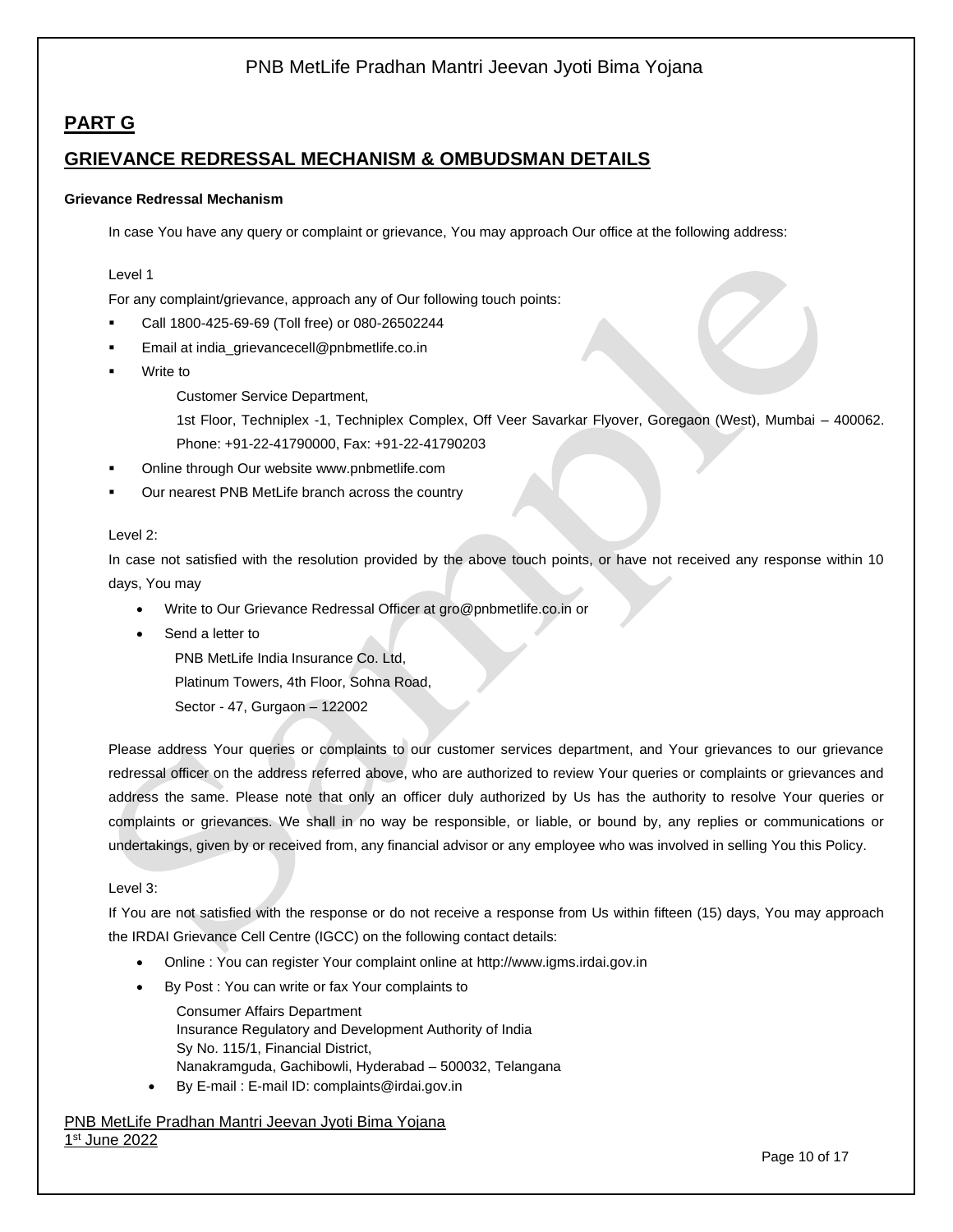### • By Phone : 1800 4254 732

In case You are not satisfied with the decision/resolution, You may approach the Insurance Ombudsman at the address in the list of Ombudsman below, if Your grievance pertains to:

- Insurance claim that has been rejected or dispute of a claim on legal construction of the Policy;
- Delay in settlement of claim;
- any partial or total repudiation of claims by Us;
- Dispute with regard to premium; or
- Misrepresentation of terms and conditions of the Policy;
- Policy servicing related grievances against Us or Our agent/intermediary;
- Issuance of Policy in non-conformity with the proposal form;
- Non-issuance of the Policy after receipt of premium;or
- Any other matter resulting from the violation of provisions of the Insurance Act, 1938 as amended from time to time or the Regulations, circulars, guidelines or instructions issued by the IRDAI from time to time or the terms and conditions of the Policy, in so far as they relate to issues mentioned above.
- 1) The complaint should be made in writing duly signed by You, Nominee, Assignee or by Your legal heirs with full name, address and contact information of the complainant, the details of our branch or office against whom the complaint is made, the facts giving rise to the complaint, supported by documents, the nature and extent of the loss caused to the complainant and the relief sought from the Insurance Ombudsman. Per Rule 14(3) of the Insurance Ombudsman Rules, 2017 (Rules), a complaint to the Insurance Ombudsman can be made if the complainant makes a written representation to the Insurer and either the Insurer rejected the complaint or the complainant did not receive any reply within one month after the Insurer received the complaint, or the complainant is not satisfied with the reply given to him by the Insurer. Further, such a complaint to the Insurance Ombudsman can be made and filed, within one year
	- after the order of the Insurer rejecting the representation is received; or
	- after receipt of decision of the Insurer which is not to the satisfaction of the complainant;
	- after expiry of a period of one month from the date of sending the written representation to the Insurer if the Insurer fails to furnish reply to the complainant.
- 2) The Insurance Ombudsman shall be empowered to condone the delay in such cases as he may consider necessary, after calling for objections of the Insurer against the proposed condonation and after recording reasons for condoning the delay and in case the delay is condoned, the date of condonation of delay shall be deemed to be the date of filing of the complaint, for further proceedings under these Rules.
- 3) No complaint before the Insurance Ombudsman shall be maintainable on the same subject matter on which proceedings are pending before or disposed of by any court or consumer forum or arbitrator.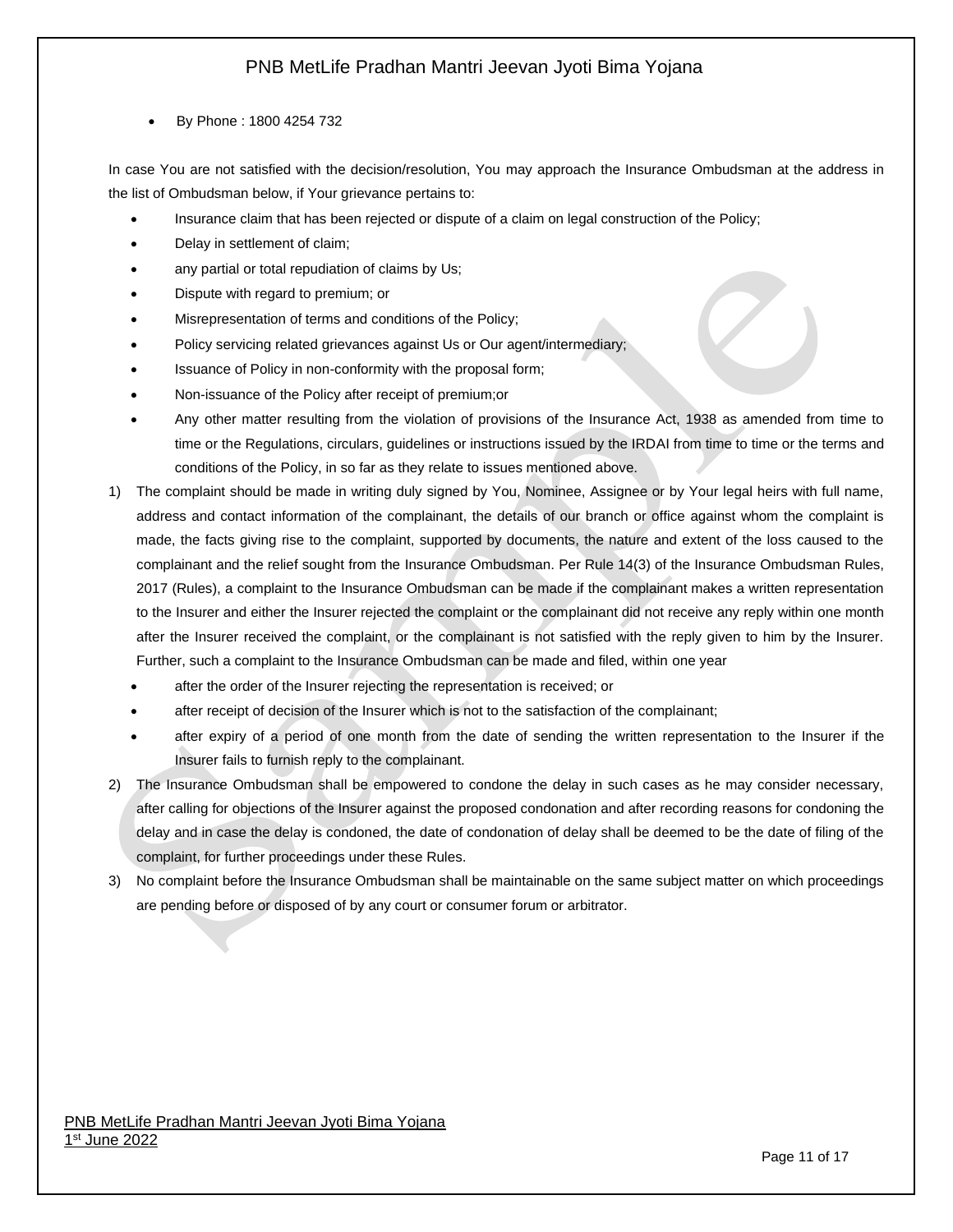### **List of Insurance Ombudsman**

| <b>Offices</b><br>οf<br>Ombudsman | <b>Contact Details</b>                                                                                              | Areas of Jurisdiction            |
|-----------------------------------|---------------------------------------------------------------------------------------------------------------------|----------------------------------|
| AHMEDABAD                         | Office of the Insurance Ombudsman, 6th Floor,                                                                       | Gujarat, UT of Dadra &           |
|                                   | Jeevan Prakash Bldg, Tilak Marg, Relief                                                                             | Nagar                            |
|                                   | Road, Ahmedabad<br>380001.Tel<br>$\omega_{\rm{max}}$<br>079-25501201/02/05/06<br>Email:<br>nos:                     | Haveli, Daman and Diu            |
|                                   | bimalokpal.ahmedabad@cioins.co.in                                                                                   |                                  |
|                                   |                                                                                                                     |                                  |
| <b>BENGALURU</b>                  | Office of the Insurance Ombudsman                                                                                   | Karnataka                        |
|                                   | Jeevan Soudha Bldg., PID NO. 57-27-N-19, 24th Main Road, JP Nagar, 1st Phase, ,                                     |                                  |
|                                   | Bengaluru - 560<br>078. Tel.: 080 - 26652048/26652049 E-mail: bimalokpal.bengaluru@cioins.co.in                     |                                  |
|                                   |                                                                                                                     |                                  |
|                                   |                                                                                                                     |                                  |
|                                   |                                                                                                                     |                                  |
| <b>BHOPAL</b>                     | Office of the Insurance Ombudsman<br>Janak Vihar Complex, 2nd Floor, 6, Malviya Nagar, Opp. Airtel Office, Near New | Madhya Pradesh &                 |
|                                   | Market, BHOPAL - 462 003                                                                                            |                                  |
|                                   |                                                                                                                     | Chhattisgarh                     |
|                                   | Tel: 0755-2769201/9202 Fax: 0755-2769203 E-mail: bimalokpal.bhopal@cioins.co.in                                     |                                  |
|                                   |                                                                                                                     |                                  |
|                                   |                                                                                                                     |                                  |
| <b>BHUBANESHWA</b>                | Office of the Insurance Ombudsman                                                                                   | Orissa                           |
| R                                 | 62, Forest Park, BHUBANESHWAR - 751 009<br>0674-2596455/2596461<br>Tel:<br>0674-2596429<br>E-mail:<br>Fax:          |                                  |
|                                   | bimalokpal.bhubaneswar@cioins.co.in                                                                                 |                                  |
|                                   |                                                                                                                     |                                  |
| <b>CHANDIGARH</b>                 | Office of the Insurance Ombudsman                                                                                   | Punjab,<br>Haryana,              |
|                                   |                                                                                                                     | Himachal                         |
|                                   | S.C.O. No.101, 102 & 103, 2nd Floor, Batra Building, Sector 17-D, CHANDIGARH -                                      | Pradesh,<br>Jammu<br>&           |
|                                   | 160 017                                                                                                             | Kashmir,                         |
|                                   | 0172-2706468/2706196<br>0172-2708274<br>Tel:<br>Fax:<br>E-mail:                                                     | Chandigarh                       |
|                                   | bimalokpal.chandigarh@cioins.co.in                                                                                  |                                  |
| <b>CHENNAI</b>                    | Office of the Insurance Ombudsman                                                                                   | Tamilnadu, Pondicherry           |
|                                   |                                                                                                                     | Town and Karaikal                |
|                                   | Fatima Akhtar Court, 4th Floor, 453, Anna Salai, Teynampet, CHENNAI - 600 018                                       |                                  |
|                                   |                                                                                                                     | (which are part of               |
|                                   |                                                                                                                     |                                  |
|                                   | Tel:044-24333668<br>/5284<br>Fax:<br>044-24333664<br>E-mail:<br>bimalokpal.chennai@cioins.co.in                     | Pondicherry)                     |
|                                   |                                                                                                                     |                                  |
|                                   |                                                                                                                     |                                  |
| DELHI                             | Office of the Insurance Ombudsman                                                                                   |                                  |
|                                   | 2/2 A, Universal Insurance Bldg. Asaf Ali Road, NEW DELHI - 110 002                                                 | Delhi                            |
|                                   | Tel: 011-2313504/23232481 E-mail: bimalokpal.delhi@cioins.co.in                                                     |                                  |
|                                   | Office of the Insurance Ombudsman                                                                                   | Meghalaya,<br>Assam,             |
|                                   |                                                                                                                     | Manipur,                         |
| <b>GUWAHATI</b>                   | Jeevan Nivesh, 5th floor Nr. Panbazar Overbridge, S.S. Road, GUWAHATI - 781                                         | Mizoram,<br>Arunachal            |
|                                   | 001(ASSAM)<br>Tel:0361-2632204/5 E-mail: bimalokpal.guwahati@cioins.co.in                                           | Pradesh,<br>Nagaland and Tripura |
|                                   |                                                                                                                     |                                  |
| <b>HYDERABAD</b>                  | Office of the Insurance Ombudsman                                                                                   | Andhra<br>Pradesh,               |
|                                   | 6-2-46, 1st Floor, Moin Court Lane, Opp. Saleem Function Palace, A.C.Guards,                                        | Telangana                        |
|                                   | Lakdi-Ka-Pool,                                                                                                      | and Yanam - a part of            |
|                                   | HYDERABAD - 500 004                                                                                                 |                                  |
|                                   |                                                                                                                     |                                  |
|                                   | 040-67504123/23312122<br>Tel:<br>Fax:<br>040-23376599<br>E-mail:                                                    | Pondicherry                      |
|                                   | bimalokpal.hyderabad@cioins.co.in                                                                                   |                                  |
|                                   |                                                                                                                     |                                  |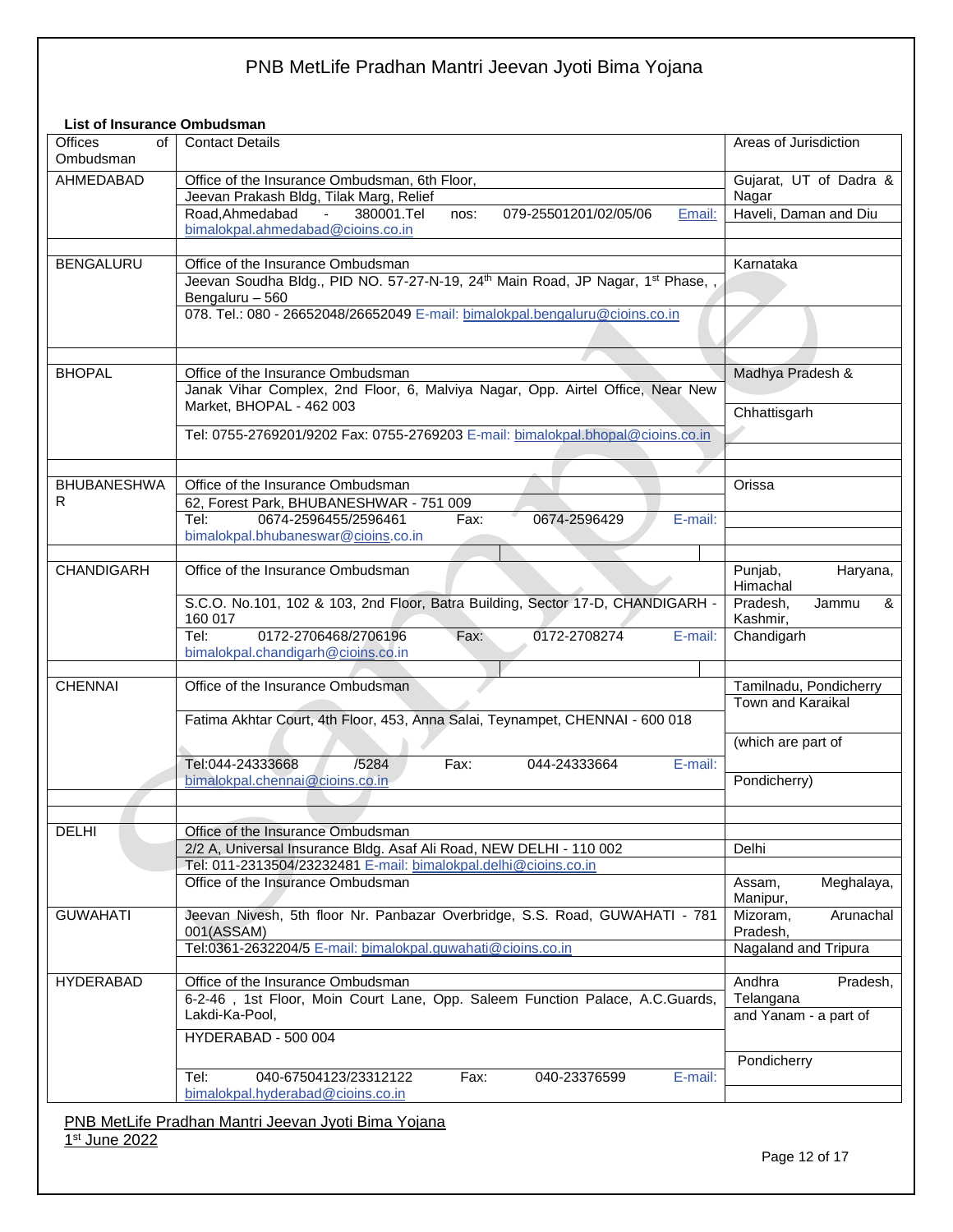| <b>JAIPUR</b>  | Office of the Insurance Ombudsman                                                                                                                           |                                              |
|----------------|-------------------------------------------------------------------------------------------------------------------------------------------------------------|----------------------------------------------|
|                |                                                                                                                                                             |                                              |
|                | Jeevan Nidhi - Il Bldg., Gr. Floor, Bhawani Singh Marg, Jaipur - 302 005.<br>Tel: 0141-2740363 E-mail: bimalokpal.jaipur@cioins.co.in                       | Rajasthan                                    |
|                |                                                                                                                                                             |                                              |
| ERNAKULAM      | Office of the Insurance Ombudsman                                                                                                                           | Kerala,                                      |
|                | 2nd Floor, Pulinat Building, Opp. Cochin Shipyard, M.G. Road, ERNAKULAM - 682                                                                               | (a) Lakshadweep,                             |
|                | 015                                                                                                                                                         | (b) Mahe - a part of                         |
|                | 0484-2358759/2359338<br>Fax:<br>0484-2359336<br>E-mail:<br>Tel:<br>bimalokpal.ernakulam@cioins.co.in                                                        | Pondicherry                                  |
|                |                                                                                                                                                             |                                              |
|                | Office of the Insurance Ombudsman                                                                                                                           | West Bengal, Sikkim and                      |
|                |                                                                                                                                                             |                                              |
| <b>KOLKATA</b> | 4th Floor, Hindusthan Bldg., Annexe, 4, C.R.Avenue, KOLKATA - 700 072<br>Tel: 033-221243339 / 40 Fax: 033-22124341 E-mail : bimalokpal.kolkata@cioins.co.in | Andeman<br>&<br>Nicobar<br>Islands           |
|                |                                                                                                                                                             | Districts of U.P:-                           |
|                |                                                                                                                                                             | Laitpur, Jhansi, Mahoba,                     |
|                |                                                                                                                                                             | Hamirpur,<br>Banda,<br>Chitrakoot,           |
|                |                                                                                                                                                             | Allahabad, Mirzapur,                         |
|                |                                                                                                                                                             | Sonbhabdra, Fatehpur,                        |
|                |                                                                                                                                                             | Pratapgarh, Jaunpur,<br>Varanasi.            |
|                |                                                                                                                                                             | Gazipur,<br>Jalaun,                          |
|                |                                                                                                                                                             | Lucknow,<br>Kanpur,                          |
|                |                                                                                                                                                             | Unnao,                                       |
|                | Office of the Insurance Ombudsman                                                                                                                           | Lakhimpur,<br>Sitapur,<br>Bahraich,          |
| <b>LUCKNOW</b> | Jeevan Bhawan, Phase 2, 6th Floor, Nawal Kishore Road, Hazratganj, LUCKNOW -                                                                                | Barabanki, Raebareli,                        |
|                | 226 001<br>Tel: 0522 -2231331/30 Fax: 0522-2231310 E-mail: bimalokpal.lucknow@cioins.co.in                                                                  | Sravasti,<br>Gonda,<br>Faizabad,             |
|                |                                                                                                                                                             | Amethi, Kaushambi,                           |
|                |                                                                                                                                                             | Balrampur, Basti,                            |
|                |                                                                                                                                                             | Ambedkarnagar,                               |
|                |                                                                                                                                                             | Sultanpur,                                   |
|                |                                                                                                                                                             | Maharajgang,<br>Santkabirnagar,<br>Azamgarh, |
|                |                                                                                                                                                             | Kushinagar, Gorkhpur,                        |
|                |                                                                                                                                                             | Deoria, Mau, Ghazipur,                       |
|                |                                                                                                                                                             | Chandauli, Ballia,                           |
|                |                                                                                                                                                             | Sidharathnagar                               |
| <b>MUMBAI</b>  | Office of the Insurance Ombudsman                                                                                                                           | Goa<br>Mumbai<br>and<br>Metropolitan         |
|                | Jeevan Seva Annexe, 3rd Floor, S.V. Road, Santacruz (W), MUMBAI - 400 054<br>022-26106960/26106552<br>Tel:<br>Fax:<br>022-26106052<br>E-mail:               | Region excluding<br>Navi Mumbai & Thane      |
|                | bimalokpal.mumbai@cioins.co.in                                                                                                                              | Uttaranchal<br>and<br>the                    |
|                |                                                                                                                                                             | following                                    |
|                |                                                                                                                                                             | Districts of U.P:-<br>Agra, Aligarh, Bagpet, |
|                |                                                                                                                                                             | Bareilly, Bijnor, Budaun,                    |
|                |                                                                                                                                                             | Bulandshehar,<br>Etah<br>$\overline{ }$      |
|                |                                                                                                                                                             | Kanooj,                                      |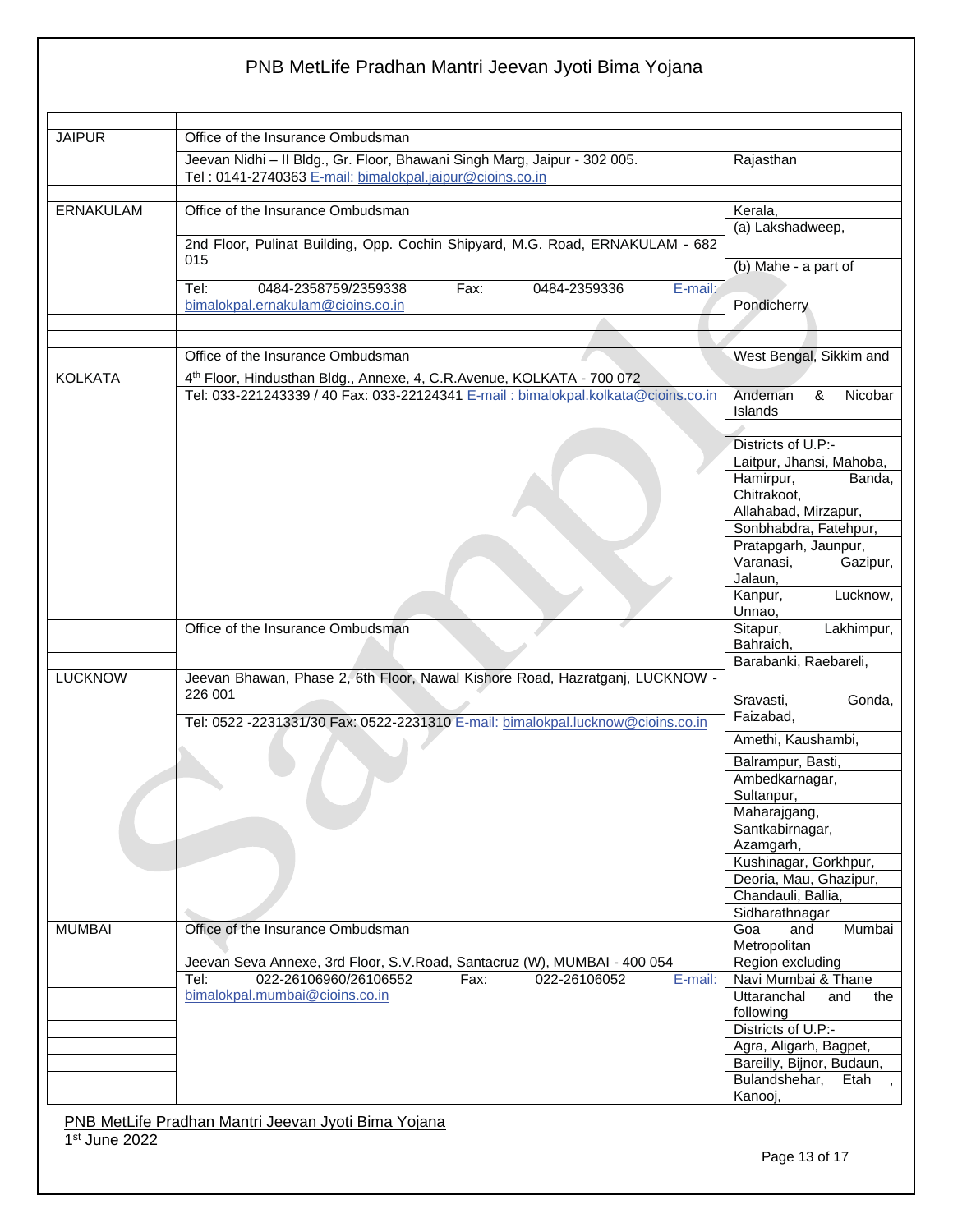|       |                                                                             | Mainpuri,<br>Mathura       |
|-------|-----------------------------------------------------------------------------|----------------------------|
|       |                                                                             | Meerut,                    |
| Noida | Office of the Insurance Ombudsman                                           | Moradabad,                 |
|       | Sahai<br>Palace<br><b>Bhagwan</b>                                           | Muzaffarnagar,             |
|       | Main<br>4th<br>Floor,<br>Road,                                              | Oraiyya, Pilibhit, Etawah, |
|       | Sector<br>15.<br>Naya<br>Bans,                                              |                            |
|       | Distt:<br><b>Buddh</b><br>Gautam<br>Nagar,                                  |                            |
|       | U.P-201301.                                                                 | Farrukhabad, Firozabad,    |
|       | Tel:<br>0120-2514250<br>$\prime$<br>2514253<br>2514252                      | Gautambodhanagar,          |
|       | Email: bimalokpal.noida@cioins.co.in                                        | Ghaziabad, Hardoi,         |
|       |                                                                             | Shahjahanpur, Hapur,       |
|       |                                                                             | Shamli.<br>Rampur,         |
|       |                                                                             | Kashganj,                  |
|       |                                                                             | Amroha,<br>Sambhal,        |
|       |                                                                             | Hathras.                   |
|       |                                                                             | Kanshiramnagar,            |
|       |                                                                             | Saharanpur                 |
| Patna | Office of the Insurance Ombudsman                                           | Bihar and Jharkhand        |
|       | Arcade<br>Floor, Kalpana<br>Building,,<br>1st                               |                            |
|       | Samiti<br>Road,<br>Bazar                                                    |                            |
|       | Bahadurpur,                                                                 |                            |
|       | 800<br>Patna<br>006.                                                        |                            |
|       | Tel:<br>0612-2680952                                                        |                            |
|       | Email: bimalokpal.patna@cioins.co.in                                        |                            |
|       |                                                                             |                            |
|       |                                                                             |                            |
|       |                                                                             |                            |
| Pune  | Office of the Insurance Ombudsman                                           | Maharashtra,<br>Area<br>of |
|       | Jeevan Darshan Bldg., 3rd Floor, C.T.S. No.s. 195 to 198, N.C. Kelkar Road, | Navi                       |
|       | Narayan Peth, Pune - 411                                                    | Mumbai and Thane           |
|       | 030.                                                                        |                            |
|       |                                                                             |                            |
|       |                                                                             | excluding Mumbai           |
|       | Tel: 020-41312555 E-mail: bimalokpal.pune@cioins.co.in                      |                            |
|       |                                                                             | Metropolitan Region        |

### **Annexure A**

#### **Section 39, Nomination by policyholder**

- 1. Nomination of a life insurance Policy is as below in accordance with Section 39 of the Insurance Act, 1938 as amended by Insurance Laws (Amendment) Ordinance dtd 26.12.2014. The extant provisions in this regard are as follows:
- 2. The policyholder of a life insurance on his own life may nominate a person or persons to whom money secured by the policy shall be paid in the event of his death.
- 3. Where the nominee is a minor, the policyholder may appoint any person to receive the money secured by the policy in the event of policyholder's death during the minority of the nominee. The manner of appointment is to be laid down by the company.
- 4. Nomination can be made at any time before the maturity of the policy.
- 5. Nomination may be incorporated in the text of the policy itself or may be endorsed on the policy communicated to the company and can be registered by the company in the records relating to the policy.
- 6. Nomination can be cancelled or changed at any time before policy matures, by an endorsement or a further endorsement or a will as the case may be.
- 7. A notice in writing of Change or Cancellation of nomination must be delivered to the company for the company to be liable to such nominee. Otherwise, company will not be liable if a bonafide payment is made to the person named in the text of the policy or in the registered records of the company.
- 8. Fee to be paid to the company for registering change or cancellation of a nomination can be specified by the Authority through Regulations.
- 9. On receipt of notice with fee, the company should grant a written acknowledgement to the policyholder of having registered a nomination or cancellation or change thereof.
- 10. A transfer or assignment made in accordance with Section 38 shall automatically cancel the nomination except in case of assignment to the company or other transferee or assignee for purpose of loan or against security or its reassignment after repayment. In such case, the nomination will not get cancelled to the extent of company's or transferee's or assignee's interest in the policy. The nomination will get revived on repayment of the loan.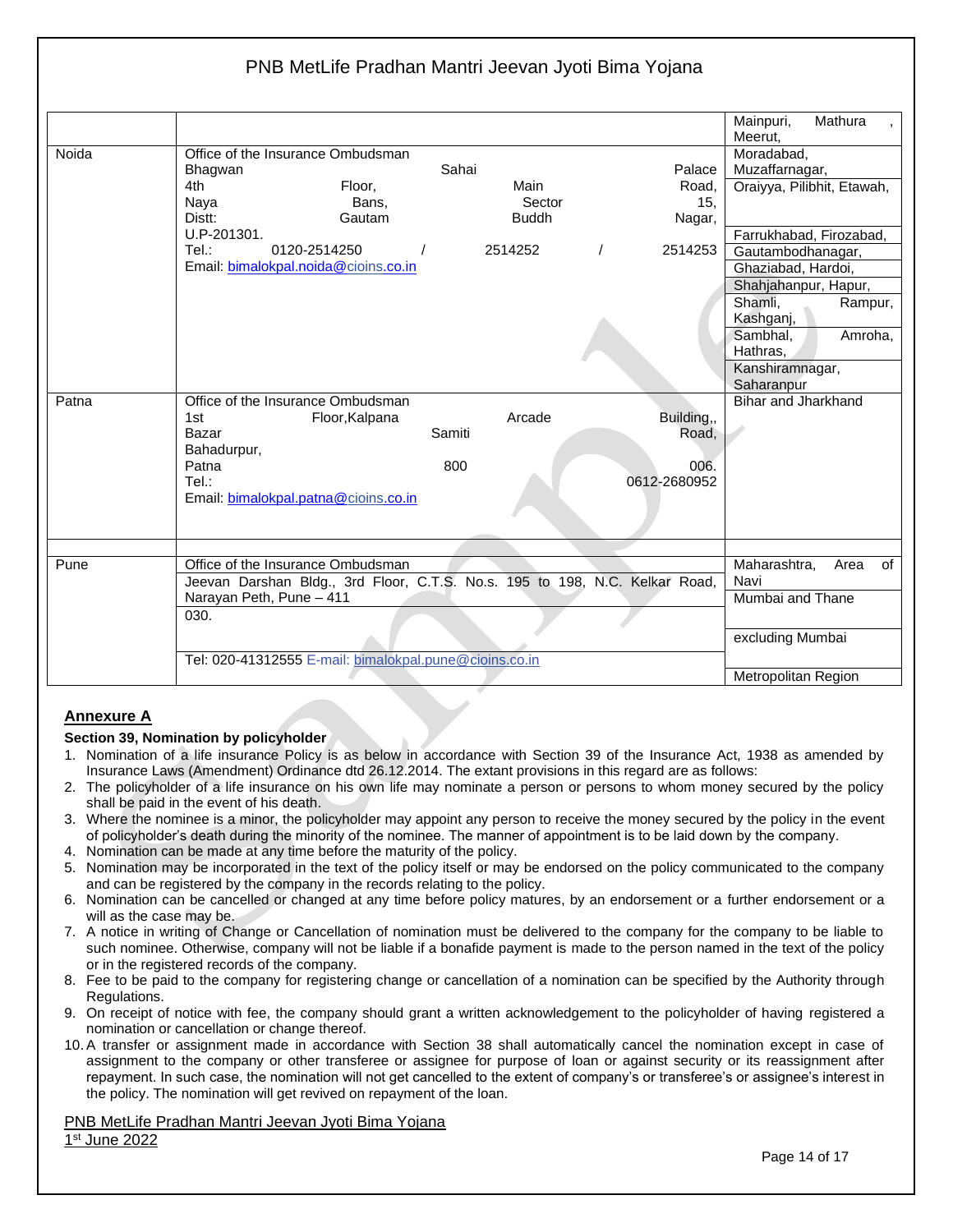- 11. The right of any creditor to be paid out of the proceeds of any policy of life insurance shall not be affected by the nomination.
- 12. In case of nomination by policyholder whose life is insured, if the nominees die before the policyholder, the proceeds are payable to policyholder or his heirs or legal representatives or holder of succession certificate.
- 13. In case nominee(s) survive the person whose life is insured, the amount secured by the policy shall be paid to such survivor(s).
- 14. Where the policyholder whose life is insured nominates his
- parents or
- spouse or
- children or
- spouse and children
- or any of them

the nominees are beneficially entitled to the amount payable by the company to the policyholder unless it is proved that policyholder could not have conferred such beneficial title on the nominee having regard to the nature of his title.

If nominee(s) die after the policyholder but before his share of the amount secured under the policy is paid, the share of the expired nominee(s) shall be payable to the heirs or legal representative of the nominee or holder of succession certificate of such nominee(s).

15. The provisions of sub-section 7 and 8 (13 and 14 above) shall apply to all life insurance policies maturing for payment after the commencement of Insurance Laws (Amendment) Ordinance, 2014 (i.e 26.12.2014).

16. If policyholder dies after maturity but the proceeds and benefit of the policy has not been paid to him because of his death, his nominee(s) shall be entitled to the proceeds and benefit of the policy.

17. The provisions of Section 39 are not applicable to any life insurance policy to which Section 6 of Married Women's Property Act, 1874 applies or has at any time applied except where before or after Insurance Laws (Ordinance) 2014, a nomination is made in favour of spouse or children or spouse and children whether or not on the face of the policy it is mentioned that it is made under Section 39. Where nomination is intended to be made to spouse or children or spouse and children under Section 6 of MWP Act, it should be specifically mentioned on the policy. In such a case only, the provisions of Section 39 will not apply.

[Disclaimer: This is not a comprehensive list of amendments of Insurance Act, 1938, as amended from time to time and only a simplified version prepared for general information. Policy Holders are advised to refer the Insurance Laws (Amendment) Act 2015 notified in the Official Gazette on 23rd March 2015 for complete and accurate details.]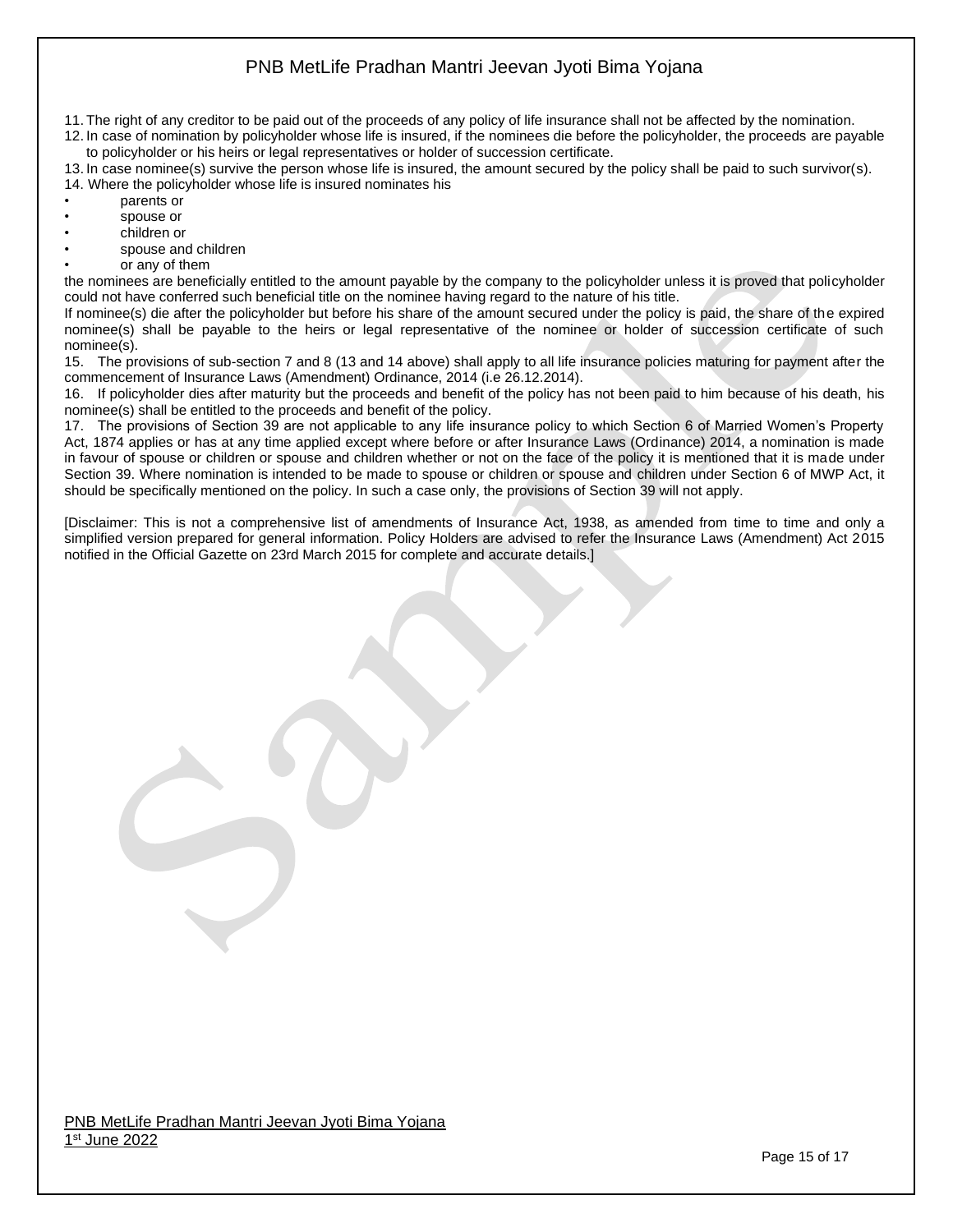### **Section 38, Assignment and Transfer of Insurance Policies**

- 1. Assignment or transfer of a policy should be in accordance with Section 38 of the Insurance Act, 1938 as amended by Insurance Laws (Amendment) Ordinance dated 26.12.2014. The extant provisions in this regard are as follows:
- 2. This policy may be transferred/assigned, wholly or in part, with or without consideration.
- 3. An Assignment may be effected in a policy by an endorsement upon the policy itself or by a separate instrument under notice to the Company.
- 4. The instrument of assignment should indicate the fact of transfer or assignment and the reasons for the assignment or transfer, antecedents of the assignee and terms on which assignment is made.
- 5. The assignment must be signed by the transferor or assignor or duly authorized agent and attested by at least one witness.
- 6. The transfer of assignment shall not be operative as against an company until a notice in writing of the transfer or assignment and either the said endorsement or instrument itself or copy there of certified to be correct by both transferor and transferee or their duly authorised agents have been delivered to the company.
- 7. Fee to be paid for assignment or transfer can be specified by the Authority through Regulations.
- 8. On receipt of notice with fee, the company should Grant a written acknowledgement of receipt of notice. Such notice shall be conclusive evidence against the company of duly receiving the notice.
- 9. If the company maintains one or more places of business, such notices shall be delivered only at the place where the policy is being serviced.
- 10. The company may accept or decline to act upon any transfer or assignment or endorsement, if it has sufficient reasons to believe that it is
- not bonafide or
- not in the interest of the policyholder or
- not in public interest or
- is for the purpose of trading of the insurance policy.
- 11. Before refusing to act upon endorsement, the Company should record the reasons in writing and communicate the same in writing to Policyholder within 30 days from the date of policyholder giving a notice of transfer or assignment
- 12. In case of refusal to act upon the endorsement by the Company, any person aggrieved by the refusal may prefer a claim to IRDAI within 30 days of receipt of the refusal letter from the Company.
- 13. The priority of claims of persons interested in an insurance policy would depend on the date on which the notices of assignment or transfer is delivered to the company; where there are more than one instruments of transfer or assignment, the priority will depend on dates of delivery of such notices. Any dispute in this regard as to priority should be referred to Authority.
- 14. Every assignment or transfer shall be deemed to be absolute assignment or transfer and the assignee or transferee shall be deemed to be absolute assignee or transferee, except
- (a) where assignment or transfer is subject to terms and conditions of transfer or assignment OR
- (b) where the transfer or assignment is made upon condition that
- (i) the proceeds under the policy shall become payable to policyholder or nominee(s) in the event of assignee or transferee dying before the insured OR
- (ii) the insured surviving the term of the policy
- Such conditional assignee will not be entitled to obtain a loan on policy or surrender the policy. This provision will prevail notwithstanding any law or custom having force of law which is contrary to the above position.
- 15. In other cases, the company shall, subject to terms and conditions of assignment, recognize the transferee or assignee named in the notice as the absolute transferee or assignee and such person
- shall be subject to all liabilities and equities to which the transferor or assignor was subject to at the date of transfer or assignment and
- may institute any proceedings in relation to the policy
- obtain loan under the policy or surrender the policy without obtaining the consent of the transferor or assignor or making him a party to the proceedings

Any rights and remedies of an assignee or transferee of a life insurance policy under an assignment or transfer effected before commencement of the Insurance Laws (Amendment) Ordinance, 2014 shall not be affected by this section.

[Disclaimer: This is not a comprehensive list of amendments of Insurance Act, 1938, as amended from time to time and only a simplified version prepared for general information. Policy Holders are advised to refer the Insurance Laws (Amendment) Act 2015 notified in the Official Gazette on 23rd March 2015 for complete and accurate details.]